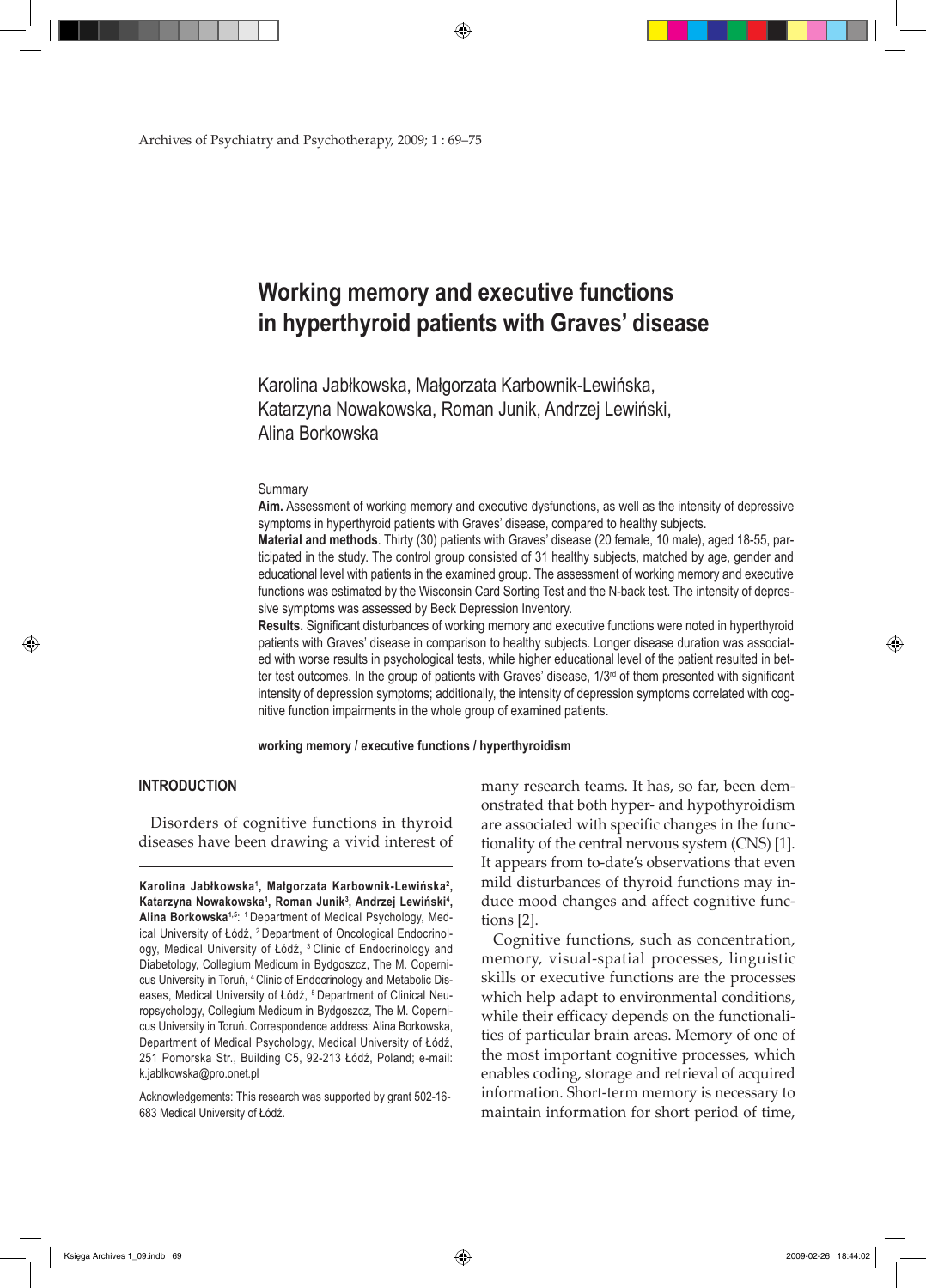⊕

while long-term memory enables storage of data acquired in the learning process.

Working memory is a special type of shortterm memory. It is responsible for proper switching of data, depending on a given situation, what is provided by the, so-called, "on line" processes, building a specific bridge between incoming data and the actual situation. With this type of memory, we may flexibly modify our actions and adapt reactions to changing situations. The working memory is connected with the functionality of the dorsal-lateral parts of the pre frontal cortex. Effective working memory is the key basis for executive functions, responsible – among others – for the integration of complex psychological activities, such as planning or conceptual thinking.

Recently, researchers' attention has been drawn into the relationships between disorders in thyroid hormone secretion and the activity of neurotransmitter systems, first of all, of the dopamine, noradrenaline and serotonin systems as well as depressive and cognitive dysfunctions [3]. Disturbed cognitive functions, observed in persons with thyroid self-regulation, may reveal some reference to abnormal functionalities of the above-mentioned neurotransmitter systems in the brain [4]. Thyroid hormones play an important role in the development and proper functioning of the CNS [1]. Some researchers express an opinion that it is the hormones of the hypothalamic-pituitary-thyroid axis which play the key role of neurotransmitters in the CNS [5]. Experimental studies on animals [6] have provided some evidence for disturbed explorative and decision making functions, as well as for suppressed apparatus of responses to new stimuli, all in result of thyroid dysregulation.

The results of to-date's neuropsychological studies in hyperthyroid patients indicate disturbances of cognitive functions in these patients, such as problems with attention, in particular, with concentration ability, together with fresh memory disorders [7, 8, 9, 10]. It is assumed that the disturbances of cognitive functions, observed in hyperthyroid patients, may probably result from long-term, central effects of thyroid hormones, exerted in their elevated concentrations [11]. Another problem, observed in hyperthyroid patients, includes also psychopathological symptoms, such as phobia (morbid fear), fatigability, mood liability and, first of all, affective disturbances. It has been demonstrated that in as many as in 40% of patients with hyperthyroidism, depressive symptoms may occur with various degrees of intensity [12].

Hyperthyroidism is a syndrome of clinical symptoms, resulting from exposition of tissues to high concentrations of thyroid hormones in the systemic circulation. In the majority of cases, hyperthyroidism is caused by excessive secretory activity of the thyroid gland[13].

Graves' disease is an autoimmunological disorder, being the most frequent cause of hyperthyroidism. It may be found at any age but is most frequently diagnosed in middle-aged subjects [14]. Disorders of cognitive functions, such as memorising, concentration, spatial and verbal functions, as well as working memory and executive functions in Graves' disease have, so far, been a rather rare subject of investigation. In neuropsychological examinations of hyperthyroid patients in the course of Graves' disease, Trzepacz et al. have observed mild deficits of memory, concentration and complex problem solution [15], while Hutto [16] mentions, first of all, deterioration of concentration, attention and memory, especially of fresh memory.

The reported study aimed at evaluation of working memory and executive functions and at assessment of depression symptoms in patients with hyperthyroidism in the course of Graves' disease.

## **MATERIAL**

Thirty (30) patients were involved in the study, all of them with fresh diagnosis of hyperthyroidism in the course of Graves' disease (20 female and 10 male) at the age between 18 and 55 years (the mean age: 40.9 ±11.2 years). The included patients were endocrinologically diagnosed at the Clinic of Endocrinology and Metabolic Diseases, Medical University of Łódź, at the Endocrinological Outpatient Clinic of The S. Sterling Teaching Hospital No. 3 and at the Clinic of Endocrinology and Diabetology of the Collegium Medicum (Bydgoszcz) of the M. Copernicus University in Toruń.

The diagnosis of hyperthyroidism was obtained on the basis of decreased thyrotropic hor-

Archives of Psychiatry and Psychotherapy, 2009; 1 : 69–75

⊕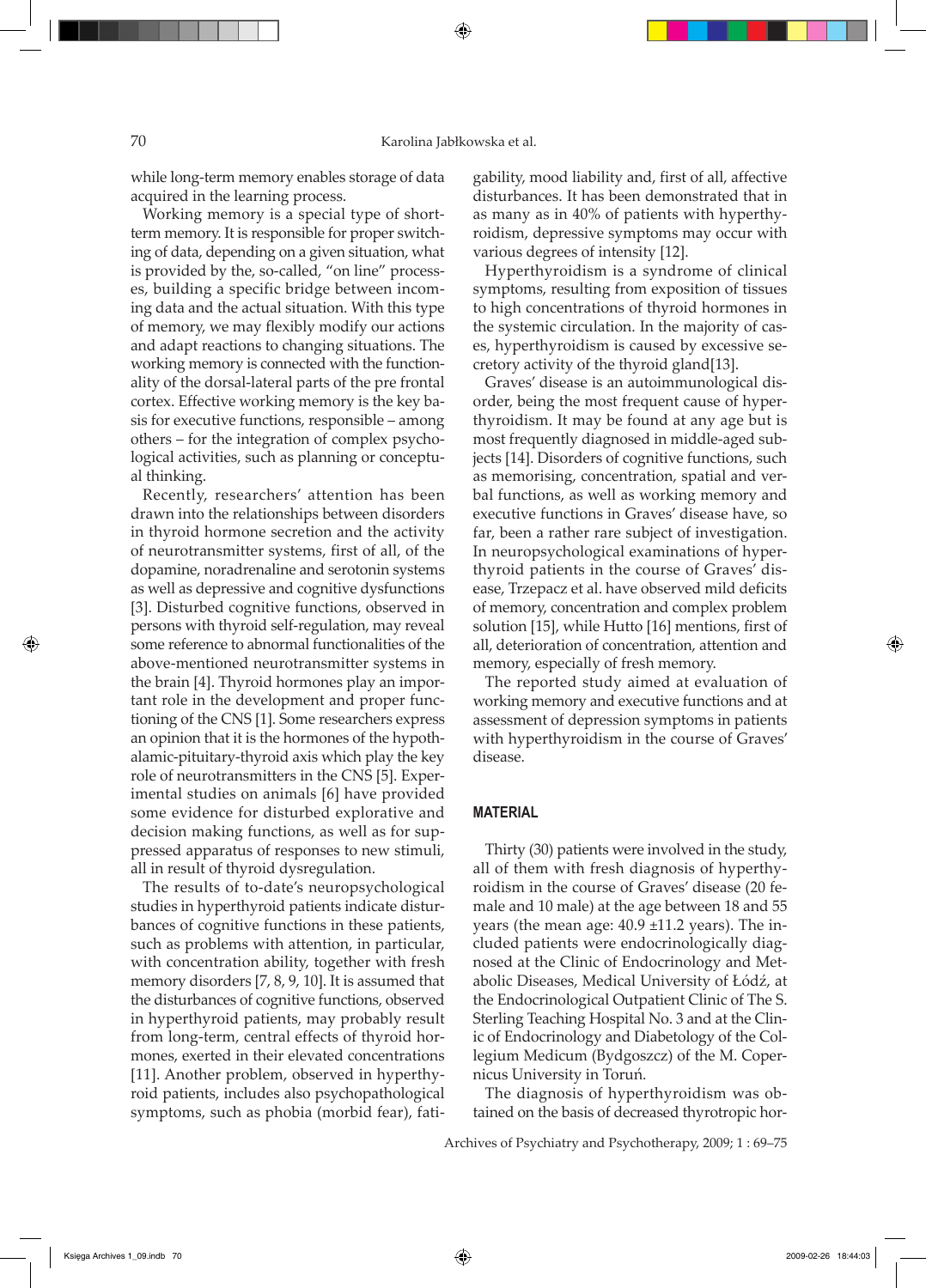## Working memory and executive functions in hyperthyroid patients 71

⊕

mone (TSH) concentrations and of increased free thyroxine  $(FT_4)$  and free triiodothyronine  $(FT_3)$ concentrations. Graves' disease was confirmed on the basis of increased concentrations of anti-TSH receptor (anti-TSH-R) antibodies. The criteria of exclusion from the study included: addiction to psychoactive substances, as well as other severe somatic and neurological diseases and brain traumas revealed in anamnesis. All the qualified patients were submitted to psychological tests during 7 days of pharmacological treatment, administered for hyperthyroidism.

The control group included 31 healthy subjects (23 female and 8 male) at the age between 18 and 55 years (the mean age:  $42.1 \pm 7.0$  years). None of the controls had even suffered from serious somatic or neurological diseases or had been addicted to psychoactive substances.

All the subjects were qualified to the study, following prior explanation of the study goal and character and of the principles of examination performance, completed by declaration of conscious written consent.

# **METHODS**

⊕

## **Methods of examination**

Neuropsychological evaluation

 In the neuropsychological evaluation, the Wisconsin Card Sorting Test – (WCST) was applied for assessment of working memory and cognitive functions (a), while the N-back test was used for evaluation of visual-spatial working memory and of visual-motor coordination ability (b).

Ad a) The Wisconsin Card Sorting Test – (WCST) in Heaton's computer version [18]. In the evaluation, the following test parameters were taken into account:

- the number of perseverance errors (PE), indicating thinking rigidity;
- the number of non-perseverance errors (N-P), showing some tendency towards chaotic or incidental reactions;
- the number of correctly configured categories (CC), which provides for the index of thinking efficacy;
- the number of attempts, needed to configure the first category ( $1<sup>st</sup>$  cat.), which provides ev-

Archives of Psychiatry and Psychotherapy, 2009; 1 : 69–75

idence for the ability to formulate logical concepts;

• the percent of reactions conformable with logical concept (concept %), showing evidence for the ability to utilise both newly perceived information and earlier recovered experience. Ad b) N-back test in computer version [19].

It contains a set of 27 digits (i.e., repeating digits: 2, 4, 6, 8), appearing on the screen in 1.8 second intervals, where each stimulus is presented for 200 ms. Depending on selected option, an examined person is requested to memorise a stimulus, displayed before a certain number of other stimuli, i.e., 1-, 2-, 3, 4-back. In the reported study, the 1-back option was applied. Evaluation of test results takes into account the percent (%) of correct answers and the time of reaction (in milliseconds), i.e., the time during which the task is performed.

#### Psychometric evaluation

The Beck's Depression Inventory [BDI] [17] was applied for evaluation of the intensity of depression features. The Inventory consists of 21 questions, which are to be answered individually by an examined person, who assesses the intensity of experienced symptoms in a 0-3 scale. Any total score  $\geq$  12, being the sum of answers to all the questions, may be indicative of depression.

# **RESULTS**

Tab. 1 presents the results of neuropsychological tests and the degree of intensity of depression symptoms in hyperthyroid patients in the course of Graves' disease, juxtaposed for comparison with the results of healthy subjects.

As it appears from Tab. 1, patients with Graves' disease in hyperthyroid status, when compared with the group of healthy subjects, presented with significantly worse results in both tests, evaluating working memory and executive functions. The hyperthyroid patients made significantly more errors of perseverance and non-perseverance in WCST, configured less categories, needed more time to configure the 1<sup>st</sup> category

Księga Archives 1\_09.indb 71 2009-02-26 18:44:03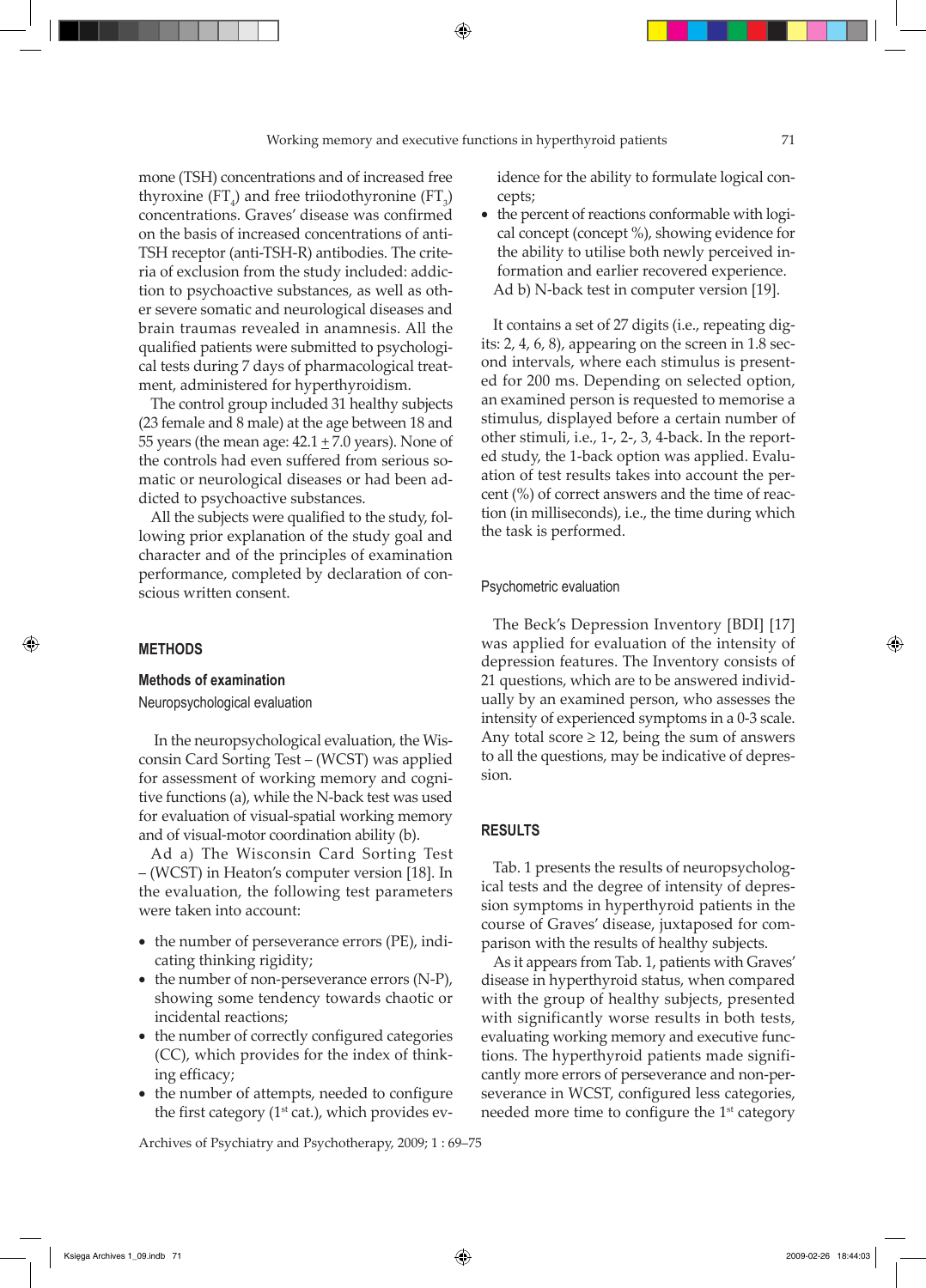## 72 Karolina Jabłkowska et al.

⊕

**Table 1.** Results obtained in neuropsychological tests and the degree of intensity of depression symptoms in hyperthyroid patients in the course of Graves' disease, when compared with healthy subjects. Mean results + SD. The differences with healthy subjects attain the level of significance, \*p<0.05; \*\*p<0.01, U-Mann-Whitney's test.

|                    | Subjects with<br>Graves' disease<br>$N = 30$ | Healthy<br>subjects<br>$N = 31$ |  |  |
|--------------------|----------------------------------------------|---------------------------------|--|--|
| <b>WCST</b>        |                                              |                                 |  |  |
| <b>WCST PE</b>     | $12.4 + 9.4**$                               | $7.6 + 1.6$                     |  |  |
| <b>WCST N-P</b>    | $11.7 \pm 5.9^*$                             | $7.9 + 3.0$                     |  |  |
| WCST <sub>CC</sub> | $5.5 + 1.1*$                                 | $6.0 + 0.2$                     |  |  |
| WCST 1st cat       | $14.5 + 7.9*$                                | $12.9 + 3.3$                    |  |  |
| WCST % conc.       | $70.1 + 16.8**$                              | $80.8 + 6.3$                    |  |  |
| N-back             |                                              |                                 |  |  |
| % of correct       | $78.1 + 20.7**$                              | $92.4 + 232.5$                  |  |  |
| answers            |                                              |                                 |  |  |
| Reaction time      | $923.4 + 392.6*$                             | $574.5 + 285.7$                 |  |  |
| <b>BDI</b>         | $8.8 + 8.1***$                               | $2.1 + 1.7$                     |  |  |

and provided for a lower index of answers, conformable with the logical conception, than healthy subjects. In turn, the results, obtained in the Nback test, demonstrate that those patients demonstrated a lower percent of correct reactions and with longer reaction time. All this indicates significant disorders of executive functions, associated with prefrontal cortex impairment in hyperthyroid subjects in the course of Graves' disease.

The intensity of subjectively evaluated depression symptoms, observed in the group of 20 subjects, was not significantly elevated, being at the borderline of the subdepression syndrome. However, in 10 subjects, i.e., in  $1/3<sup>rd</sup>$  of the patients, the intensity of the symptoms was really significant and

Tab. 2 presents results of the correlation between the age or education and the results of neuropsychological tests in both groups (the group of patients with Graves' disease and the group of healthy subjects) and between the duration of the disease or the intensity of depression features in Beck's scale and the results of neuropsychological tests in the examined patients with Graves' disease.

The age of examined patients did not correlate with values of any of the WCST subtests. In turn, a certain association was observed between the age and the N-back test results, namely a negative correlation was found between the of patients age and the percent of correct answers, while a positive correlation was demonstrated between the age and the reaction time. It may then be stated that, with growing age, patients with Graves' disease during hyperthyroidism period present with steady progression of visual-spatial working memory disorders, while age has no effect on the degree of deterioration of executive functions.

Among the patients with Graves' disease, the level of education, measured recorded in years of school education, correlated negatively with the number of perseverance errors, while positively with the number of correctly configured categories and the percent of answers compati-

**Table 2.** Spearman's correlations between age and education and the results of WCST and N-back tests in both studied groups and between disease duration and the intensity of depression symptoms (BDI) and the results in WCST and N-back tests in the group with Graves' disease. \*p < 0.05

|               |          | Subjects with Graves' disease | Healthy subjects |            |          |              |
|---------------|----------|-------------------------------|------------------|------------|----------|--------------|
|               | $N = 30$ |                               |                  |            | $N = 31$ |              |
|               | Age      | Years                         | Disease          | <b>BDI</b> | Age      | Years        |
|               |          | of education                  | duration         |            |          | of education |
| <b>WCST</b>   |          |                               |                  |            |          |              |
| WCST PE       | 0.27     | $-0.41*$                      | $-0.02$          | 0.19       | 0.01     | $-0.15$      |
| WCST N-P      | 0.10     | $-0.09$                       | 0.24             | $-0.09$    | 0.25     | 0.05         |
| WCST CC       | $-0.08$  | $0.43*$                       | 0.06             | 0.04       | 0.07     | $-0.12$      |
| WCST 1 cat    | 0.07     | 0.13                          | 0.27             | $-0.01$    | 0.22     | $-0.15$      |
| WCST %        | $-0.16$  | $0.36*$                       | $-0.08$          | $-0.15$    | $-0.38$  | $-0.02$      |
| conc.         |          |                               |                  |            |          |              |
| N-back        |          |                               |                  |            |          |              |
| % of correct  | $-0.55*$ | $0.29*$                       | 0.08             | $-0.21*$   | $-0.06$  | 0.04         |
| answers       |          |                               |                  |            |          |              |
| Reaction time | $0.41*$  | $-0.04*$                      | $0.39*$          | 0.13       | 0.04     | 0.04         |
|               |          |                               |                  |            |          |              |

evaluated at score 12-37. ble with logical concept in WCST. Education was also related to N-back test solution levels, namely, a positive correlation was observed between the number of years at school and the percent of correct answers, while a negative correlation occurred between the number of education years and the time of reaction. It may indicate that intellectual training favourably improves the efficacy of cognitive functions in Graves' disease.

Archives of Psychiatry and Psychotherapy, 2009; 1 : 69–75

⊕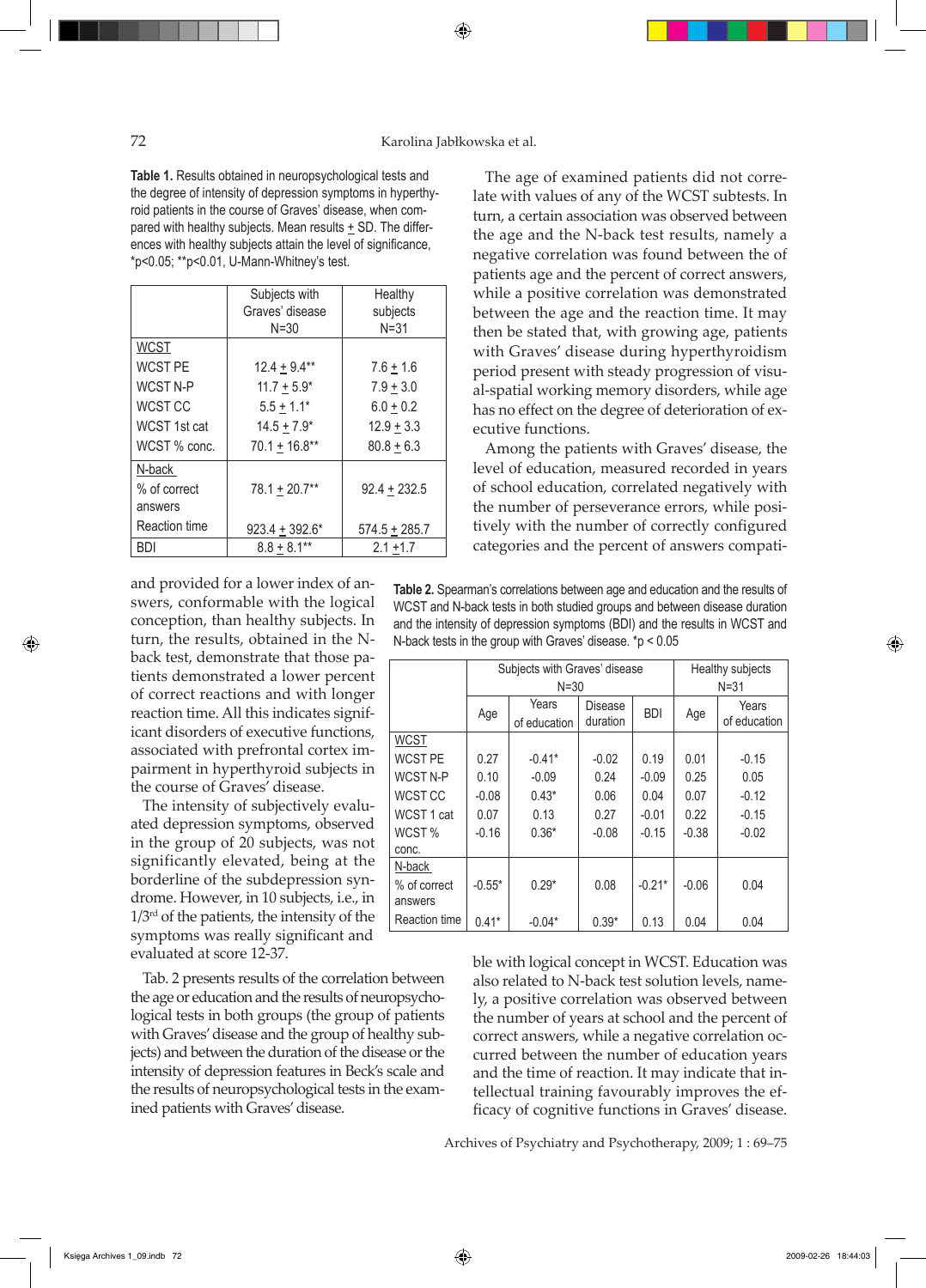⊕

While in the group of healthy subjects, no statistical correlations were observed between the age and education of the examined patients and the results of WCST or N-back tests.

In the group of ill patients, disease duration did not correlate with the values of the majority of studied neuropsychological parameters; except the time of reaction in the N-back test, a positive correlation was observed between disease duration and the reaction time. There was also a negative correlation between the degree of intensity of depression symptoms in Beck's scale and the percent of correct answers in the N-back test. It is then demonstrated that the occurrence of depression symptoms in hyperthyroid patients in the course of Graves' disease deteriorates the efficacy of working memory and of executive functions.

## **DISCUSSION**

⊕

The results, obtained in the course of the reported study, indicate disturbances of cognitive functions, associated with impaired prefrontal cortex functionality in hyperthyroid patients with Graves' disease, which is not observed in healthy subjects. The ill subjects presented with results, indicative of enhanced disturbances of working memory and executive functions, demonstrated, among others, by increased thinking rigidity, a tendency towards reaction perseverance, lower thinking efficacy and worse visual working memory, measured by the N-back test, when compared with healthy subjects. Those results confirm the earlier studies of Bhatara et al. [20] who demonstrated that hyperthyroid patients in the course of Graves' disease did show significantly worse outcomes of neuropsychological tests, involving a certain role of the prefrontal cortex, such as, for example, the Wisconsin Card Sorting Test. Also other authors ascertain that, in subjects with Graves' diseases, disorders within various cognitive areas may be observed, e.g., the processes of concentration, memorising and, first of all, those regarding the executive functions [9, 21].

We demonstrated in our studies that in patients with Graves' disease with hyperthyroidism, changes of the frontal functions demonstrated age-related increases, while no such rela-

Archives of Psychiatry and Psychotherapy, 2009; 1 : 69–75

tionship was observed among healthy subjects. Studies of other authors indicate though that certain aspects of working memory may be weakening with age [22, 23] but, as it appears from the present studies, the degree of these changes is really lower than in subjects with Graves' disease.

In the examined group of patients, there was also a significant relationship between education, measured by the number of years at school(s) and the results of neuropsychological tests. The persons, who had studied for longer time periods, were given much better scores in the performed tests. It may thus indicate that higher education and – most probably – higher intellectual activity in persons with higher education levels have some protective role with regards to the frontal functions in Graves' disease. It then speaks in favour of intellectual training activities, e.g., neuropsychological therapy in persons with Graves' disease.

It was observed in the reported study that 1/3rd of the examined patients presented with significantly increased depression symptoms which could have greatly influenced the clinical picture of the disease, while also deteriorating cognitive functions. Following the results of present studies, depression symptoms and disorders of cognitive functions are a consequence of abnormal activities of such brain structures as the prefrontal cortex and the hippocampus. It may also be at the base of frequently observed neuropsychiatric symptoms in patients with Graves' disease, the symptoms including anxiety, irritability, phobia and depression symptoms, connected with abnormal functionality of the CNS [21, 24, 25].

As it has already been mentioned, affective disorders and cognitive functions may result from changing levels of thyroid hormones, which may significantly affect the functionality of the prefrontal cortex, as well as of other structures, connected with emotional and cognitive data processing. It is also shown by the results of previous studies, performed for more than forty years, and concerning the relationship between secretion disorders of thyroid hormones and mood changes [26]. This relationship has also been confirmed by our studies in which associations were distinguished between the intensity of depression symptoms and the degree

Księga Archives 1\_09.indb 73 2009-02-26 18:44:03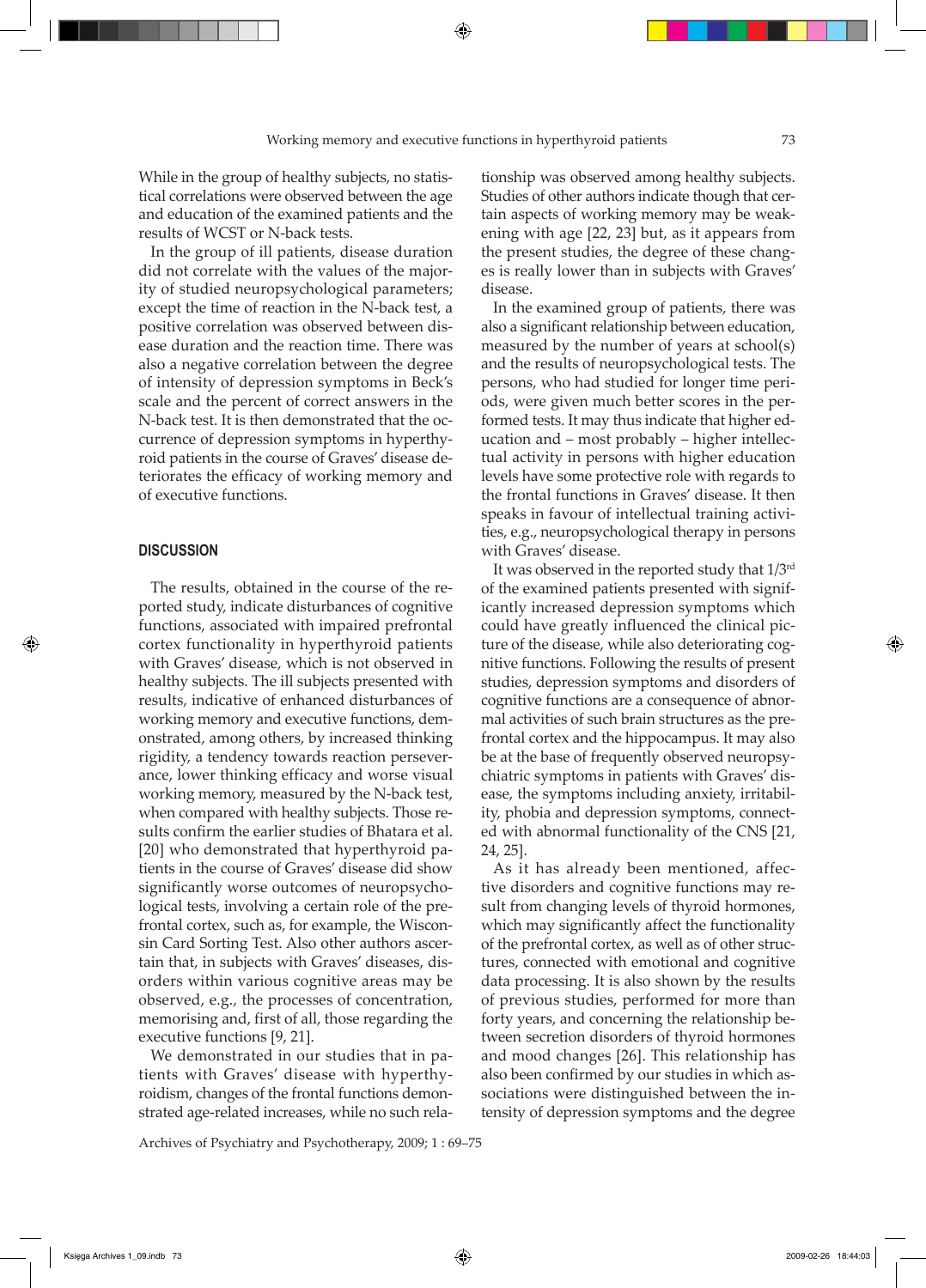## 74 Karolina Jabłkowska et al.

⊕

of disorders of frontal functions, mainly visualspatial working memory and psychomotor efficacy in the examined subjects with Graves' disease. The results also correspond with the studies, performed on a group of patients with depression, indicating a clear relationship between the enhancement of depression symptoms and the degree of deterioration of working memory and executive functions [27, 28].

Both psychic dysfunctions and disorders of cognitive functions in hyperthyroidism in the course of Graves' disease may, sometimes, require psychiatric intervention as well as psychotherapeutic management [29]. The results of recently attempted studies demonstrate that these dysfunctions bring about psychic discomfort, significantly decreasing the quality of life and social functioning of hyperthyroid patients [3, 12, 30]. In the present study, depression was evaluated by means of Beck's Depression Self-Report Inventory, which allows obtaining information, concerning the subjective evaluation of general feeling and functioning of the studied person. In case of the examined subjects with Graves' disease, it is an important index of subjective attitude towards disease and functioning in a difficult situation.

The studies, undertaken in the reported study, have been among the first attempts in Poland to evaluate disorders of cognitive functions, associated with the functionality of the frontal cortex in patients with Graves' disease. The obtained results indicate the occurrence of depressive symptoms and disorders of frontal cortex functions in hyperthyroid patients in the course of Graves' disease. It is advisable to undertake further studies, regarding disorders of cognitive functions and depression in various stages of thyroid function dysregulation in the course of Graves' disease.

## **CONCLUSIONS**

⊕

- 1. Patients with hyperthyroidism in the course of Graves' disease, when compared with healthy subjects, present significant disturbances regarding working memory and executive functions, associated with deteriorated functionality of the brain prefrontal cortex.
- 2. The age of patients with hyperthyroidism in the course of Graves' disease deteriorates the

frontal functions, while the years of completed education improve the same functions. This is not observed in healthy subjects; additionally, the duration of the disease unfavourably affects the frontal functions of patients with Graves' disease.

3. Manifestation of depression in hyperthyroid patients in the course of Graves' disease is a contributive factor to impairment of cognitive functions.

## **REFERENCES**

- 1. Jackson IMD, Whybrow PC. The relationship between psychiatric disorders and thyroid dysfunction. Thyroid 1995; 9: 1–7.
- 2. Hendrick VC, Garrick TR. Endocrine and Metabolic Disorders. In: Kaplan & Sadock's Comprehensive Textbook of Psychiatry Seventh Edition on CD-ROM. Lippincott Williams & Wilkins, 2000.
- 3. Suwalska A, Łojko D, Rybakowski J. Schorzenia neuroendokrynne a zaburzenia funkcji poznawczych. Część II: Rola dysfunkcji tarczycy. In: Borkowska A. ed. Zaburzenia funkcji poznawczych w chorobach psychicznych. Biblioteka Psychiatrii Polskiej, Kraków, 2005. p. 63–71.
- 4. Tejani-Butt SM, Yang J. A time course of altered thyroid status on the noradrenergic system in rat brain by quantitative autoradiography. Neuroendocrinology 1994; 59: 235–244.
- 5. Mason GA, Walker CH, Prange AJ. L-triiodothyronine: is this peripheral hormone a central neurotransmitter. Neuropsychopharmacology 1993; 3: 253–258.
- 6. Dratman MB, Crutchfield FL, Gordon JT, Jennings AS. Iodothyronine homeostasis in rat brain during hypo- and hyperthyroidism. Am J Physiol. 1983; 245: 185–188.
- 7. Suwalska A, Łącka K, Borkowska A, Łojko D, Bolko P, Rybakowski JK. Factors associated with cognitive deficits in hyperthyroidism. Int J Neuropsychopharmacol. 2002; 5: 23–27.
- 8. Bommer M, Eversmann T, Pickardt R, Leonhardt A, Naber D. Psychopathological and neuropsychological symptoms in patients with subclinical and remitted hyperthyroidism. Klin. Wochenschr. 1990; 68: 552–558.
- 9. Stern RA, Robinson B, Thorner AR, Arruda JE, Prohaska ML, Prange AJ Jr. A survey study of neuropsychiaric complaints in patients with Graves' disease. J Neuropsychiatry Clin. Neurosci. 1996; 8: 181–185.
- 10. Hendrick V, Altshuler L, Whybrow P. Psychoneuroendocrinology of mood disorders. The hypothalamic-pituitary-thyroid axis. Psychiatr. Clin. North. Am. 1998; 21: 277–292.
- 11. Kathman N, Kuisle U, Bommer M, Naber D, Muller O-A, Engel RR. Effects of elevated triiodothyronine on cognitive per-

Archives of Psychiatry and Psychotherapy, 2009; 1 : 69–75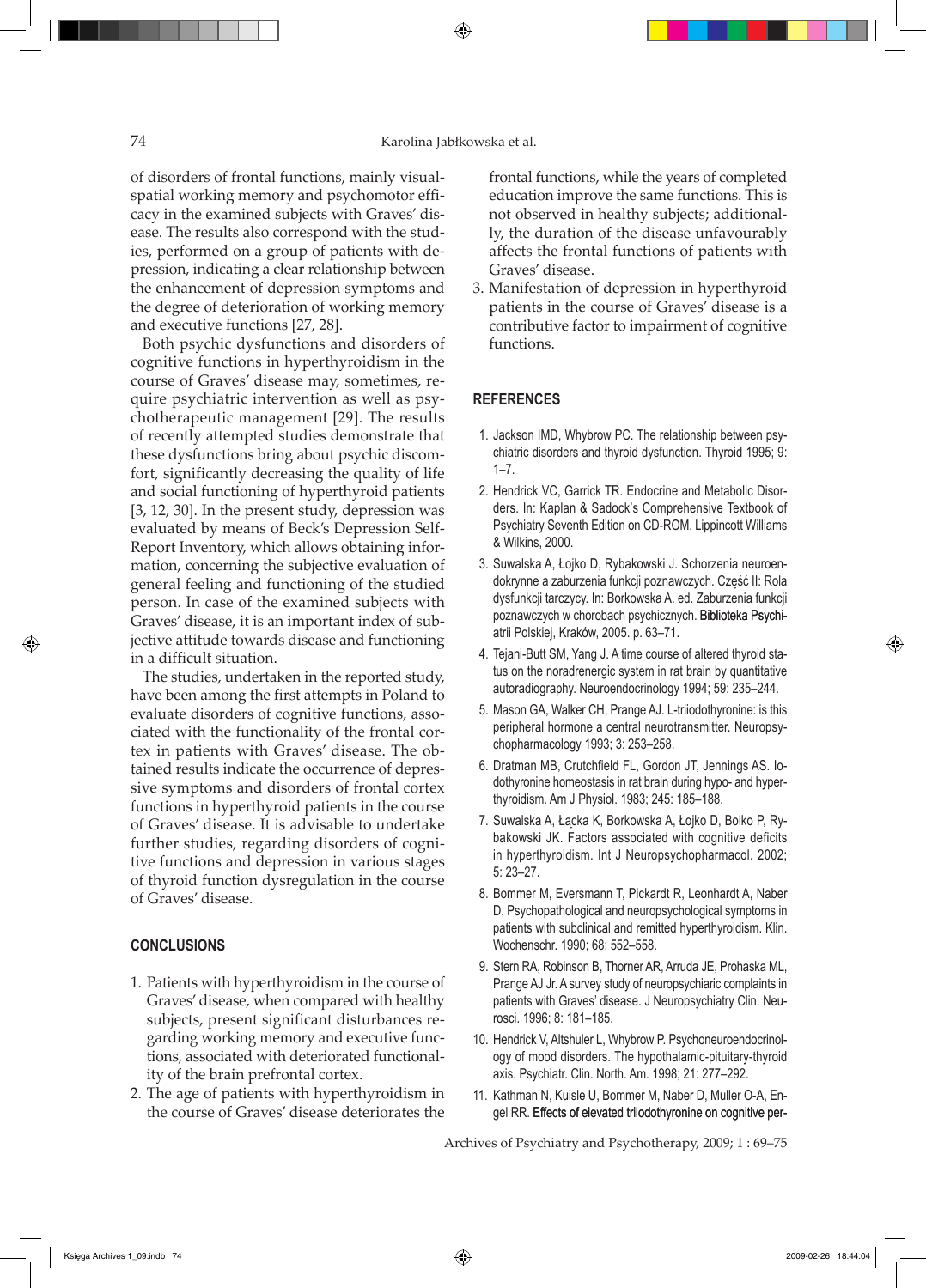formance and mood in healthy subjects. Neuropsychobiology 1994; 29: 136-142

- 12. Suwalska A, Łącka K, Borkowska A, Łojko D, Rybakowski JK. Quality of life, depressive symptoms and anxiety in hyperthyroid patients. Rocz. Akad. Med. Białymst. 2005; 50: 61–63.
- 13. Greenspan F.S. Gruczoł tarczowy. In: Lewiński A. eds. Endokrynologia ogólna i kliniczna, wyd 1. Lublin: Czelej; 2004. p. 218–295.
- 14. Lewiński A. Choroby tarczycy. In: Romer TE. eds. Endokrynologia kliniczna dla ginekologa, internisty i pediatry, Warszawa: Springer PWN; 1998. p. 316–424.
- 15. Trzepacz PT, McCue M, Klein I, Levey GS, Greenhouse J. A psychiatric and neuropsychological study of patients with untreated Graves' disease. Gen. Hosp. Psychiatry 1988; 10: 49–55.
- 16. Hutto B. The symptoms of depression in endocrine disorders. CNS Spectrums 1999; 4: 51–61.
- 17. Beck AT, Ward CH, Mendelson M. An inventory of measuring depression. Arch Gen Psychiatry 1961; 4: 53–63.
- 18. Heaton RK, Chelune GJ, Talley JL, Kay GG, Curtis G. Wisconsin Card Sorting Test Manual. Psychological Assessment Resources, Odessa FL, 1993.
- 19. Coppola R. Working Memory Test V1.06.1. Clinical Brain Disorder Branch, National Institute of Mental Health, Bethesda, 1999.
- 20. Bhatara VS, Tripathi RP, Sankar R, Gupta A, Khushu S. Frontal lobe pronton magnetic-resonance spectroscopy in Graves' disease: a pilot study. Psychoneuroendocrinology 1998; 23: 605–612.
- 21. Bunevicius R, Prange AJ. Psychiatric Manifestations of Graves' Hyperthyroidism; Pathophysiology and Treatment Options. CNS Drugs 2006; 20: 897–909.
- 22. Mattay VS, Fera F, Tessitore A, Hariri AR, Berman KF, Das S, Meyer-Lindenberg A, Goldberg TE, Callicott JH, Weinberg-

er DR. Neurophysiological correlates of age-related changes in working memory capacity. Neurosci. Lett. 2006; 392: 32–37.

- 23. Kliegel M, Jager T. Delayed-execute prospective memory performance: the effects of age and working memory. Dev Neuropsychol 2006; 30: 819–843.
- 24. Bunevicius R, Velickiene D, Prange AJ Jr. Mood and anxiety disorders in women with treated hyperthyroidism and ophthalmopathy caused by Graves' disease. Gen. Hosp. Psychiatry 2005; 27: 133–139.
- 25. Paschke R, Harsch I, Schlote B, Vardali I, Schaaf L, Kaumeier S, Tauber J, Usadel KH. Sequential psychological testing during the course of autoimmune hyperthyroidism. Klin. Wochenschr. 1990; 68: 942–950.
- 26. Dalio Q, Gloger S, Valdivieso S, Ivelic J, Fardell C. Mood disorders, psychopharmocology and thyroid hormones. Rev. Med. Chil. 2004; 132: 1413–1424.
- 27. Borkowska A, Rybakowski JK. Neuropsychological frontal lobe tests indicate that bipolar depressed patients are more impaired than unipolar. Bipolar Disord. 2001; 3: 88–94.
- 28. Martinez-Aran A, Vieta E, Reinares M, Colom F, Torrent C, Sanchez-Moreno J, Benabarre A, Goikolea JM, Comes M, Salamero M. Cognitive function across manic or hypomanic, depressed, and euthymic states in bipolar disorder. Am. J. Psychiatry 2004; 161: 262–270.
- 29. Fahrenfort JJ, Wilterdink AML, Van der Veen EA. Long-term residual complaints and psychosocial sequel after remission of hyperthyroidism. Psychoneuroendocrinology 2000; 25: 201–211.
- 30. Elberling TV, Rasmussen AK, Feldt-Rasmussen U, Hording M, Perrild H, Waldemar G. Impaired health-related quality of life in Graves' disease. A prospective study. Eur. J. Endocrinol. 2004; 151: 549–555.

Archives of Psychiatry and Psychotherapy, 2009; 1 : 69–75

⊕

◈